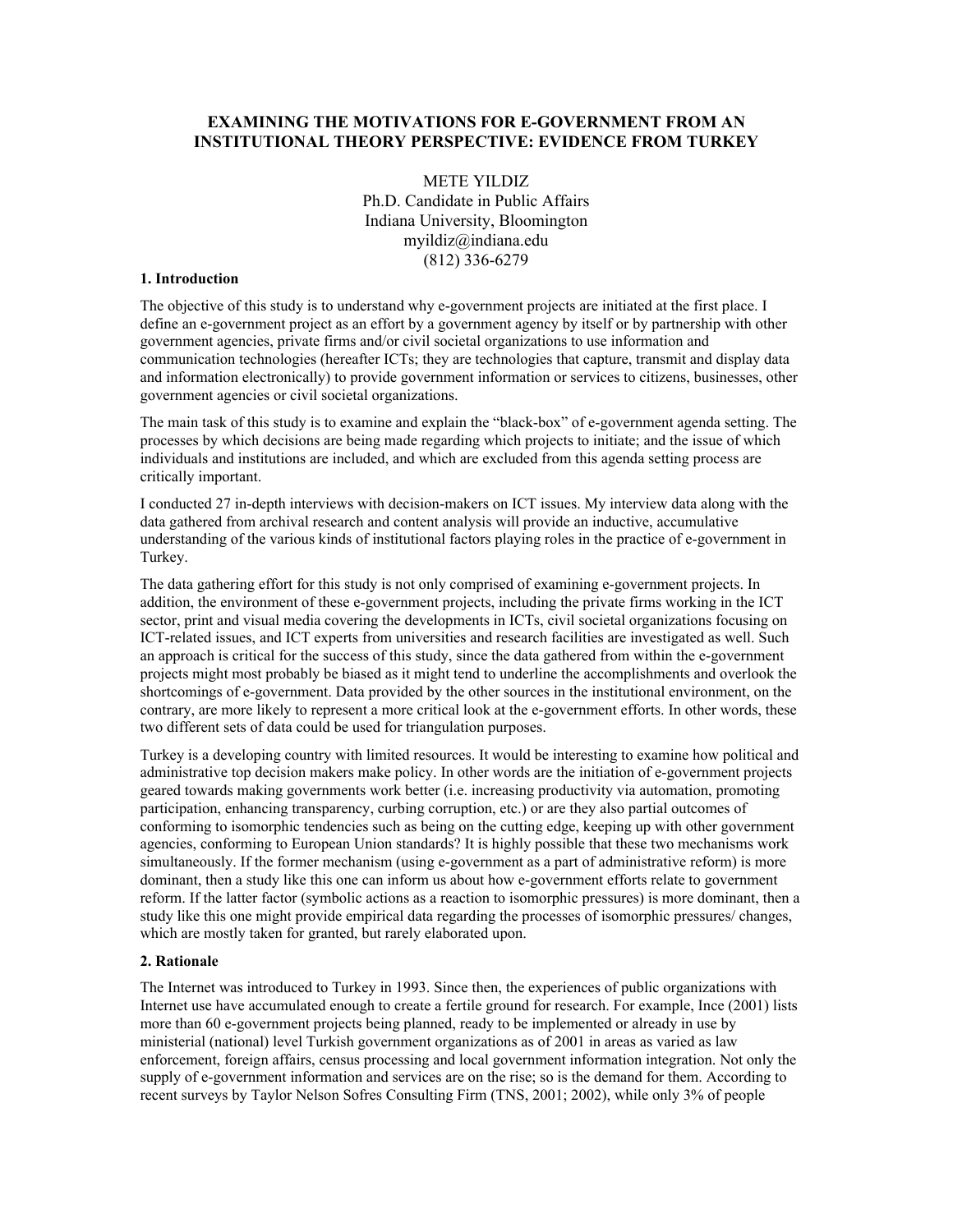living in Turkey (about two million) used the Internet for accessing government information and/or services during the year 2001; this number has risen to 12% (eight million) in 2002. All indicators point to this percentage rising sharply over the next few years.

The study of e-government projects is critically important in theoretical and practical terms, as Internet technology has the potential to help government organizations to be more responsive to citizens' needs, and to be more transparent, efficient and accountable in the delivery of goods and services. However, developing countries such as Turkey do not have large amounts of resources to commit to ensuring the successful planning and implementation of individual e-government projects. Therefore, careful analysis of the policy processes behind these projects is essential to make sure that the resources are spent for projects with the highest priority, prevent perpetuating previous mistakes, and to maximize gains while minimizing resources spent. Accordingly, the main objective of this study is to learn how e-government policy is being made, how e-government projects emerge on the agenda.

# **3. Literature Review: Institutional Theory of Organizations**

Institutional theory helps us to explain the ceremonial conformity to rules and trends of the institutional environment. It necessitates the incorporation of boundedly-rational and social aspects of decision-making such as concerns of legitimacy, stability and enhanced survival prospects (Meyer and Rowan, 1977: 340). In other words, we can use institutional theory when there are empirical anomalies difficult if not impossible to understand and explain by rational-actor accounts (March and Olsen, 1984: 747; Tolbert and Zucker, 1996: 176).

…Technologies are institutionalized and become myths binding on organizations. Technical procedures of production, accounting, personnel selection, or data processing become taken-for-granted means to accomplish organizational ends. Quite apart from their possible efficiency, such institutionalized techniques establish an organization as appropriate, rational, and modern. Their use displays responsibility and avoids claims of negligence (Meyer and Rowan, 1977: 344).

Before employing it in research, one has to be cautious about the consensus on the key concepts, measures and methods of the institutional theory; since it is argued that the theory itself has not institutionalized yet (Tolbert and Zucker, 1996: 175). Still, it may help students of public management to understand the use of ICTs in government. For example, explaining why organizations are so similar (DiMaggio and Powell, 1983), the process of homogenization in structure or behavior regarding ICT use in government can be undertaken by institutional theory. Indeed, why do increasing numbers of government organizations go online and establish similar web presences with similar structures and characteristics? In the examination of this question, the level of analysis is the individual government organization. The focus is on the processes of adaptation to the environment and pressures of legitimacy and economic efficiency.

Scott (1987) argues that organizational structure is an adaptive vehicle, and institutionalization refers to evolutionary adaptive processes. He points out the importance of the symbolic aspects of organizations (Goodsell, 1997). Government organizations are good examples of this phenomenon. There are many symbolic meanings of the use of ICTs by government organizations. Using ICTs to electronically deliver government information and services to citizens symbolizes a variety of concepts like decentralization, democratic participation, informed citizenry, public information networks etc. It is also considered as a potential solution to the crises of legitimacy of and trust in representative democracies (Nye, 2001). One may argue that the public organizations' establishment of online presence is in some ways related to the symbols that ICT use in government bring to mind. For example, Cohen and Eimicke (2001: 11) report:

Most of these [government] organizations had obtained funding for their [web] sites by convincing senior management that the Web was the "wave of the future"; website development was a defensive reaction to the need to appear to be on the cutting edge of this new trend.

After examining 50 e-government projects in the U.S., Cohen and Eimicke (2001) conclude that more often there is a lack of a sound business plan and cost-benefit analysis before launching these initiatives. In addition, it is not uncommon government ICT projects are initiated as a function of fad and fashion, and because of legitimacy concerns.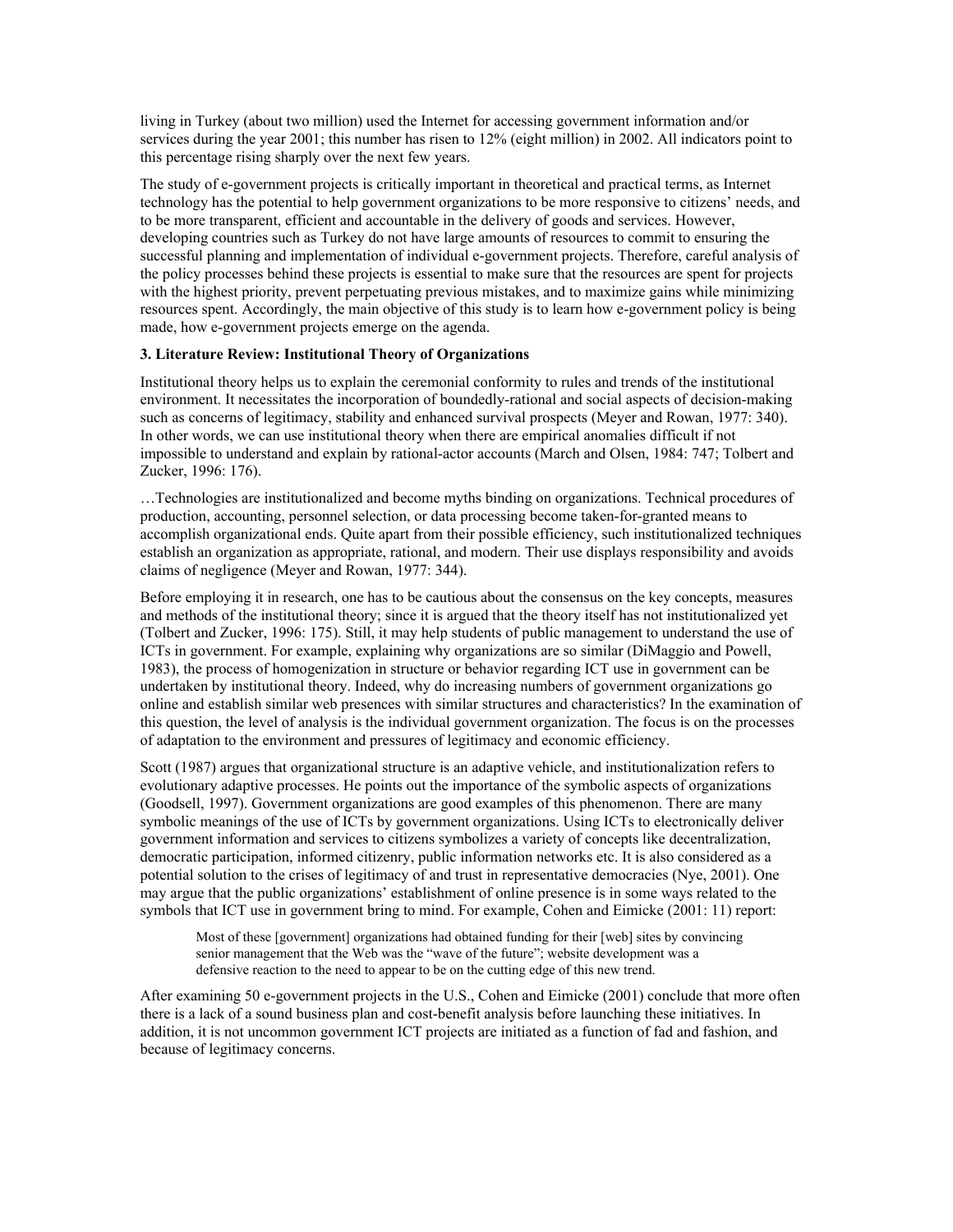Funding [for government organization web sites] was more of a function of fashion, than a result of an analysis of cost savings of expected benefits. Most officials assumed that the use of the web would increase customer satisfaction and was self-justifying (Cohen and Eimicke, 2001: 11).

Meyer and Rowan (1977), in a similar fashion, contend that formal organizational structures have symbolic as well as action-generating properties. They believe that the social evolution of organizations, hence organizations' survival can rest on the observation of the formal structures. Therefore, it is possible that government organizations use ICTs in their operations and management because of pressures of symbolic meanings (social legitimacy) and pressures to conform to commonly adopted action-generating properties (efficiency and productivity gains of using ICTs). This is ironic, because conformity with the myths (i.e. online presence of government organizations automatically increase customer satisfaction) in not enough by itself; the organization must also maintain the appearance that these myths actually work (Meyer and Rowan, 1977: 356). This point parallels the argument of Gold (1999), in which he underlines that legitimacy is sometimes more important than the rational decision-making processes. This kind of thinking sheds light into the rationale of some government ICT projects that were kept alive for legitimacy reasons even if they are not financially feasible in the short-run (Cohen and Eimicke, 2001). In short, from an institutional theory perspective, government organizations go online because of legitimization needs and resulting isomorphic pressures. The main types of isomorphic processes (DiMaggio and Powell, 1983) are as follows:

From a coercive isomorphic point of view, the reason that government organizations are using ICTs is either the result of government mandates and/or by the informal pressures of other similar government and private organizations, which are already using ICTs successfully. The political decision-makers and directors of government organizations may decide to use ICTs for reasons of legitimacy and perceived efficiency gains and citizen demand (and thus perceived legitimacy) for their agencies and/or programs. Federal or state government mandates on government organizations to establish web presences or have certain characteristics on their web sites is a good example to this process. When adoption of mandated functions are enforced or encouraged by some monetary incentive, both institutional and resourcedependency perspectives can be used for explanation; since such a development connects isomorphic tendencies to organizations' reliance on resources from their environments. (Pfeffer and Salancik, 1978), creating even a blurring of boundaries between the two theories (Tolbert and Zucker, 1996: 179).

From a mimetic isomorphic point of view, government organizations model themselves after similar organizations, which they perceive to be more legitimate and successful. By imitating these other organizations, which already use ICTs successfully, they enhance their legitimacy by demonstrating that at least the organization is trying to improve the conditions of its service and/or information provision. Another take on mimetic isomorphism is to observe it in network settings as network members turn to other members for information and new ideas, which again can be tied to resource-dependency arguments.

From a normative isomorphic standpoint, government organizations use ICTs because of the newly emerging professional norms of public service (online interactivity, virtual service, transparency and accountability etc.).

Derived from the above discussion of the relationship between e- government and institutional theory, my research questions are:

i. How do e-government projects originate in Turkey? Which problem(s) do they intend to solve? How do they move into government agenda?

ii. Who are the major actors in the agenda setting processes? Which actors (individuals, groups and institutions) are included, which are excluded? Why?

iii. What is the nature of the process through which these actors affect agendas?,

## **4. Initial Findings**

I have found that:

Institutional pressures play some role in the use of ICTs by government organizations. Some of the egovernment projects are initiated partly because of legitimacy concerns such as keeping up with other